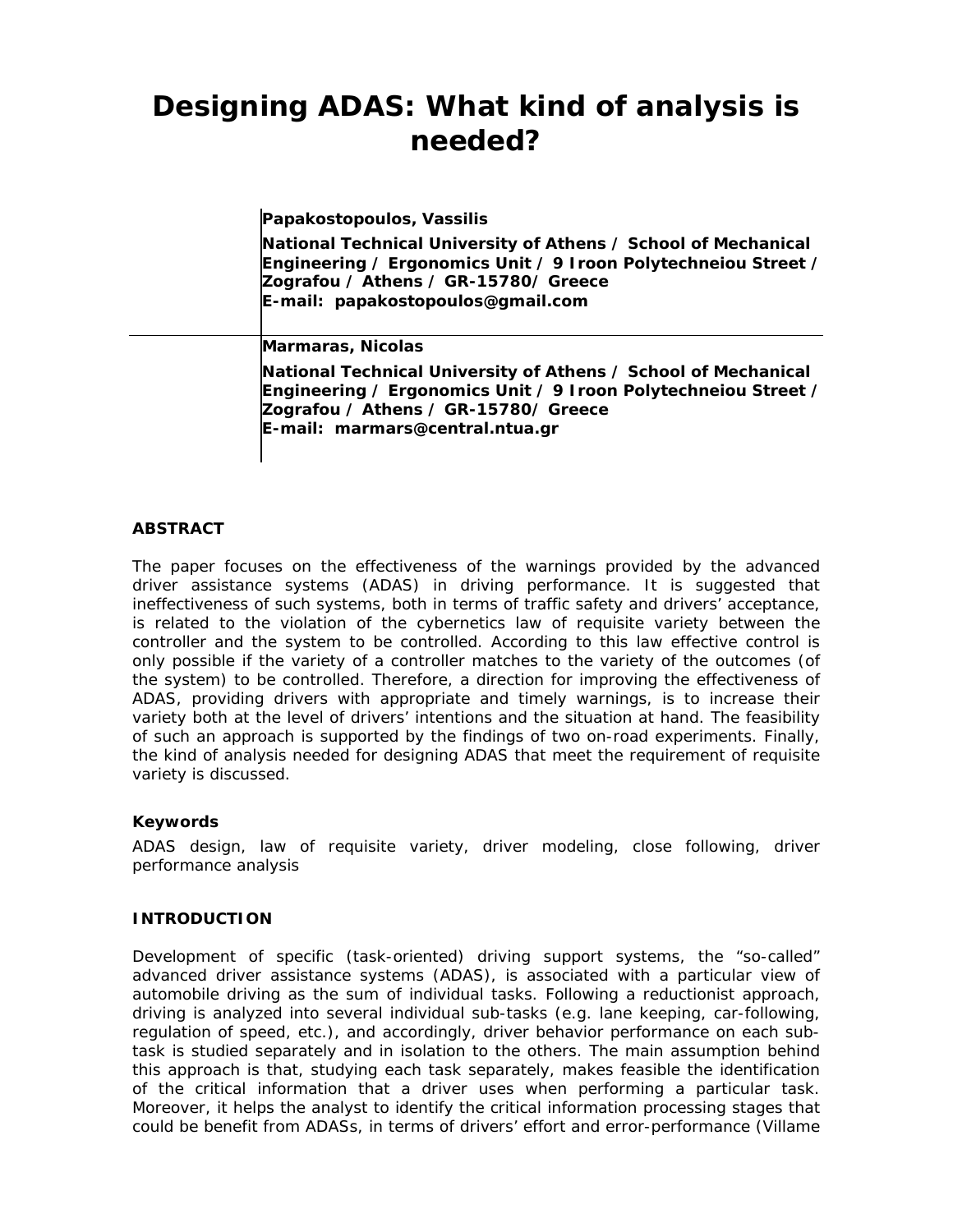and Theureau, 2001; Cacciabue and Hollnagel, 2005).

However, such an approach acknowledges neither the *variability of sources of information* that drivers use in real traffic conditions, nor the *variability of courses of action* that a driver is possible to undertake in order to overcome a critical situation. Consider, for example, the driving task of car following. Adopting a reductionist approach, car following task is simplified into a task of regulating a "target" following distance from the vehicle ahead. The primary information source that drivers use for making necessary adjustments, is the visual properties of the approached object (Lee, 1976). However, car following models based on naturalistic studies, show that during the transition from a free vehicle to a car following condition there are several intermediate stages (Ranney, 1999; Vogel, 2002). At each stage, a driver's decision to be involved in a car following condition as well as how close to follow the vehicle ahead is affected by different factors (e.g. traffic flow, vehicle speed, environmental/ individual factors, etc). In essence, each factor enhances a driver to achieve a better harmonization with the rest traffic at the various stages. That is to say, the core of the regulating actions undertaken by a driver is not to maintain a "target" following distance from a vehicle ahead, but rather to maintain a vehicle "safety envelope" from the surrounding traffic (Papakostopoulos and Marmaras, 2008).

Furthermore, by simplifying car following task as a regulating task of a "target" following distance from the vehicle ahead, the possible variety of drivers' courses of action is confounded into a minimum set of driver behavioral reactions: either to keep up following or to initiate braking. However, everyday experience shows us that braking is just one possible behavioral reaction of a driver. Thus, under a given set of traffic conditions an evasive maneuver might be more appropriate, in terms of traffic safety, instead of braking (e.g. the vehicle ahead brakes abruptly and at the same time the vehicle behind the ego-vehicle is close enough).

All the above suggest that developing an ADAS for assisting a driver in performing a particular task (e.g. car following) on a basis of single-rule (e.g. maintaining of a "target" following distance), may be insufficient to match with drivers' needs and intentions under a given set of traffic conditions. This, in turn, results to the provision of inappropriate warnings, causing drivers' annoyance and leading them to ignore a warning, even when it is necessary.

# **THE INEFFECTIVENESS OF REDUCTIONISM IN ADAS DESIGN AND THE "LAW OF REQUISITE VARIETY"**

Taking a systemic view, we can say that the main cause of ineffectiveness of ADASs designed adopting a reductionist approach, is the violation of the "Law of Requisite Variety" (Ashby, 1956). This law, which was formulated in cybernetics, states that effective control in not possible if the controller has less variety than the system to be controlled. In the case of ADAS design, the law of requisite variety has been violated twice.

The first violation is at the level of modeling the driver as a controller of the situation at hand. As it was mentioned above, due to the reductionism in modeling driving behavior, the variety of driver performance is limited, compared to the observed one in real situations. This further suggests that important aspects of driver performance (e.g. drivers' strategies for controlling the situation at hand) might be hidden, whereas, important types of information that a driver needs (e.g. integrated information about vehicle-road system) might not be considered.

The second violation is at the level of modeling the ADAS as a controller of the outcome of driver performance in a given set of traffic conditions. As it comes out from the above, the variety of driver performance assumed by an ADAS is inevitably limited. Furthermore, the source of information that an ADAS use (e.g. time headway or time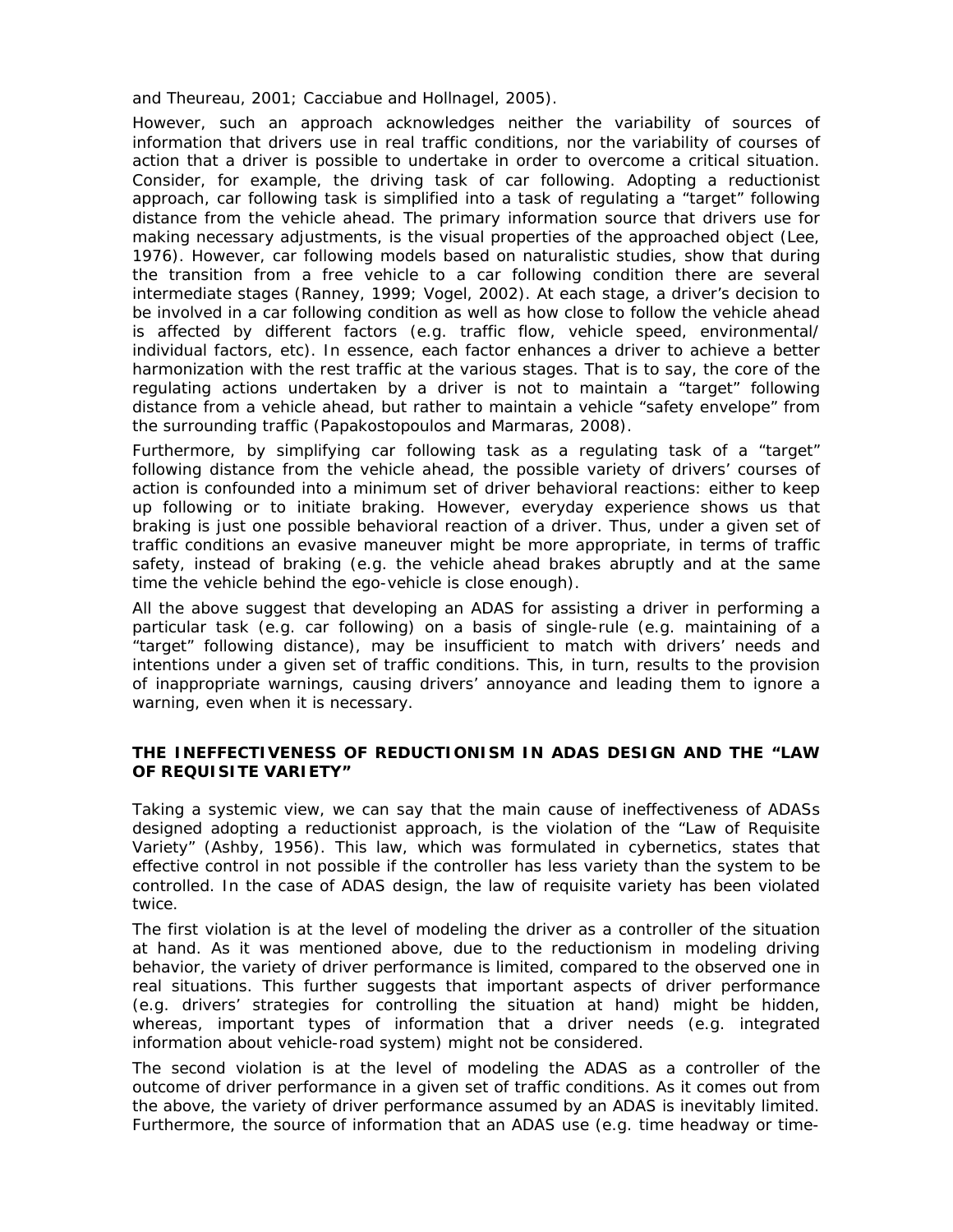to-collision criterion) in order to evaluate the outcome of driver behavior is also limited. Putting it in terms of the law of requisite variety, there is an oxymoron as it is expected that a controller with less variety (i.e. an ADAS) will effectively control a system with high variety (i.e. the outcome of driver behavior at a plethora of traffic situations).

Therefore, a possible direction for improving the effectiveness of the warnings provided by an ADAS is to increase the variety of the ADAS (as a controller) in order to meet the requirement of a requisite variety. However, a critical question is how much variety is needed. As Hollnagel and Woods (2005) argue, to account for actual performance there is clearly no reason to have more variety in the model than needed, if the predicted performance matches the actual performance sufficiently well.

To support the above arguments, in the present paper the results of two on-road experimental studies are presented. The first one deals with the observed variety of driver performance when using two different ADASs in a realistic setting. The second study deals with the drivers' controlling actions in a close following situation and the real-time driver behavior parameters that are related with. It is maintained that in order to achieve sufficient variety of ADASs, it is necessary to extend our analysis of driver behavior performance, before adding more technology for driver monitoring.

# **STUDY I: LONG-TERM EFFECTS OF ADAS' WARNINGS IN DRIVER BEHAVIOUR**

The study to be reported here was conducted within the **AIDE** (Adaptive Integrated Driver-vehicle interfacE) Integrated Project, funded by European Union, and it has been described in detail elsewhere (Portouli et al., 2006).

The objective of this study was to determine the possible long-term behavioral changes associated with the use of a stand-alone ADAS or a combination of two ADAS, namely a Forward Collision Warning (FCW) and a Lane Departure Warning (LDW). In the following section a brief description of the on-road experiment is outlined putting emphasis on the effectiveness of the warnings provided in driving performance, when the two ADAS used as stand-alone.

# **Study Design**

A one-way, unrelated samples experimental design was used. The main variable was the number of ADAS warnings provided to participants, with three levels (warnings provided only by the FCW system; warnings provided only by the LDW system; warnings provided from both FCW and LDW systems), whereas the control group did not receive warnings. The primary dependent variable was the number of the actual or the potential warnings that participants would receive. Other depended variables were: traveling speed, number of imminent frontal collision warnings, percentage of time driving at short time headway  $(TH < 1s)$ , standard deviation of lateral position, number of lane changes, and number of lane changes with use of direction lights.

In total 24 participants (14 males – 10 females) ranged in age from 21 to 50, with a mean age of 32.9 years (SD = 7.6) took part in this study. All participants hold a driving license for at least 3 years (mean =  $12.4$ ; SD =  $6.9$ ), whereas, theirs annual mileage was ranged from 5000 to 100000 km (mean =  $27583,3$ ; SD =  $23564,7$ ).

The experiment was conducted on a standard route in Thessaloniki, Greece, consisted of a highway (total route distance 79 km), using an experimental vehicle based on a Lancia Thesis 2.4 Emblema. The experimental vehicle was equipped with a front obstacle detection radar, providing information about front obstacles (distance, relative speed), a lane recognition camera, providing information about vehicle position relevant to the lane, and an electronic unit, collecting information from the vehicle electronic system (i.e. acceleration pedal position, brake cylinder pressure, vehicle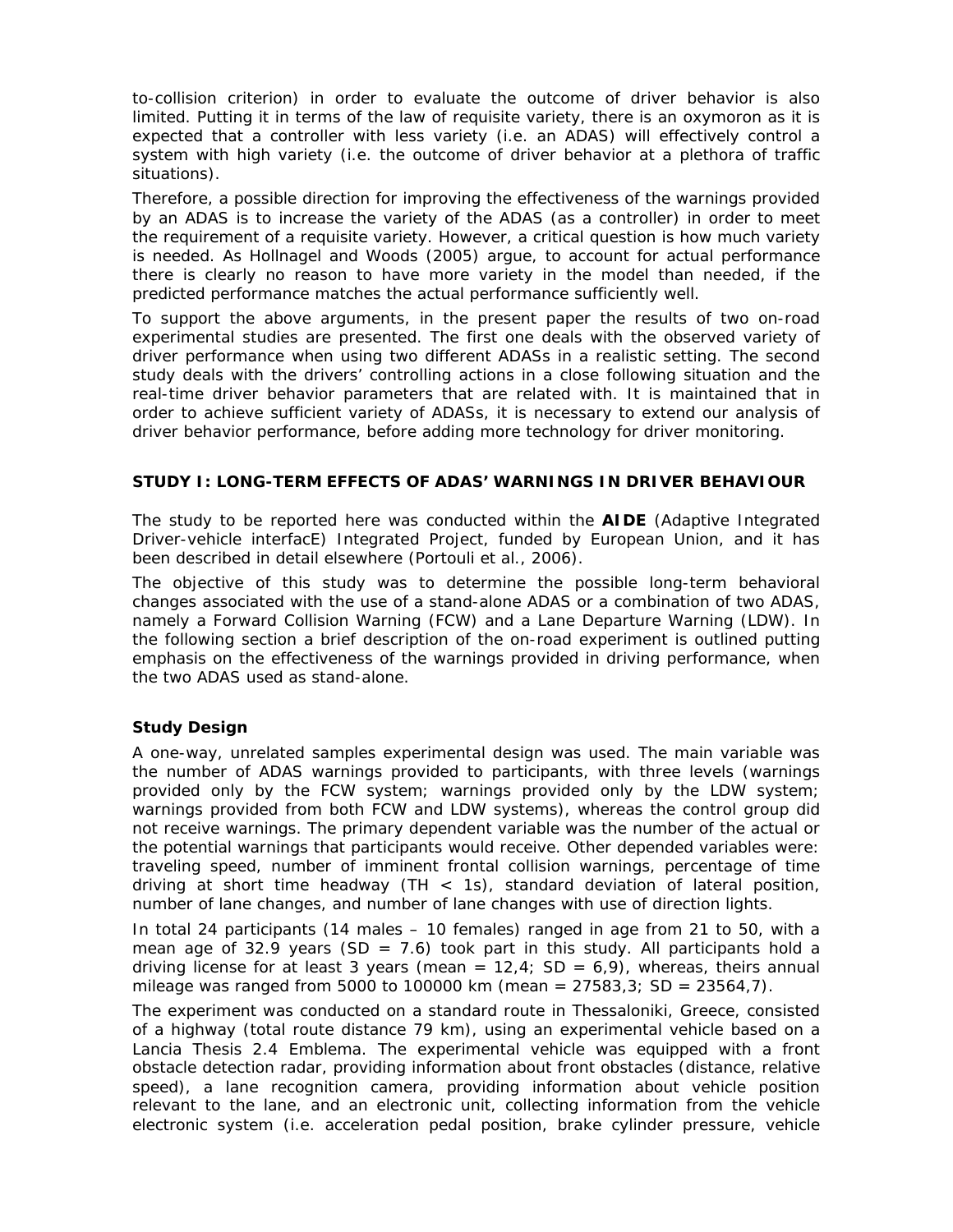longitudinal speed and acceleration, yaw rate, steering wheel angle, lights status etc.) and exporting them to the central PC for processing.

The duration of the study was 15 weeks. Along this period, the 24 participants, equally allocated into four experimental conditions, were asked to drive the experimental vehicle for one hour per week along the standard route. To eliminate the effect of confounding variables, each participant drove the vehicle at the same day and time each week, so that variations in traffic conditions were kept as minimum as possible among consecutive rides. Additionally, participants in four conditions were matched in terms of age and driving experience.

#### **Main Findings**

A main finding of this study was that the long-term behavior changes associated with the use of the two ADAS tested, were quite dissimilar when these support systems are used as stand alone or are functioning in parallel but independently of each other.

Specifically, when the two ADAS were functioning concurrently, there was no performance improvement but rather performance deterioration both in terms of car following distance and lateral position in relation to the lane. Follow-up interviews, revealed that participants purposefully ignored the warnings provided from both FCW and LDW systems, because the safety margins defined from both support systems, made driving too restricted to be respected during 1h journey.

When the two systems were used as stand alone, a statistical significant difference was found in drivers' performance when using the FCW or the LDW system, with regard to the extent at which changes in car following distance and lateral position, respectively, remained stable over time.

Specifically, during the first weeks participants who drove with the FCW system were affected by the system's warnings, spending less time driving at short time headway (TH < 1 s). Instead, as the time passed, they were less affected by the system's warnings, spending much more time driving at short time headway. This effect was statistically significant. On the other hand, participants who drove with the LDW system proved to be affected by the system's warnings all the 15 weeks of the study. In fact, these participants compared to the other groups showed better performance, in terms of standard deviation of vehicle lateral position and frequency of use of direction lights during lane changes

# **Discussion**

A thorough consideration of the functional characteristics of the two ADAS tested, namely the FCW and the LDW system, revealed that a key-difference lays into their ability to vary the warning emission according to the driver's intention. Specifically, in the case of the FCW system, the criterion for a warning emission is based exclusively on time headway measures, independently of the situation (e.g. driver's intention to overtake). In contrast, in the case of the LDW system, two criteria should be fulfilled for a warning emission: (i) the vehicle exceeds upon the lane markers and (ii) the direction lights are not activated. In this case, apart from the objective measure of vehicle lateral position in relation to the lane, the additional criterion of the status of the direction lights, provides an input to the LDW system for identifying instances of involuntary lane exceedness (e.g. lane drifting) and voluntary ones (e.g. lane change, overtaking).

Based on the above findings it comes out that the increased variety of the LDW system provided by a simple but sufficient criterion, contributed to its higher effectiveness. Consequently, a question of interest is whether it is possible to identify sufficient criteria for increasing the variety of the FCW system. This issue is examined in the following study.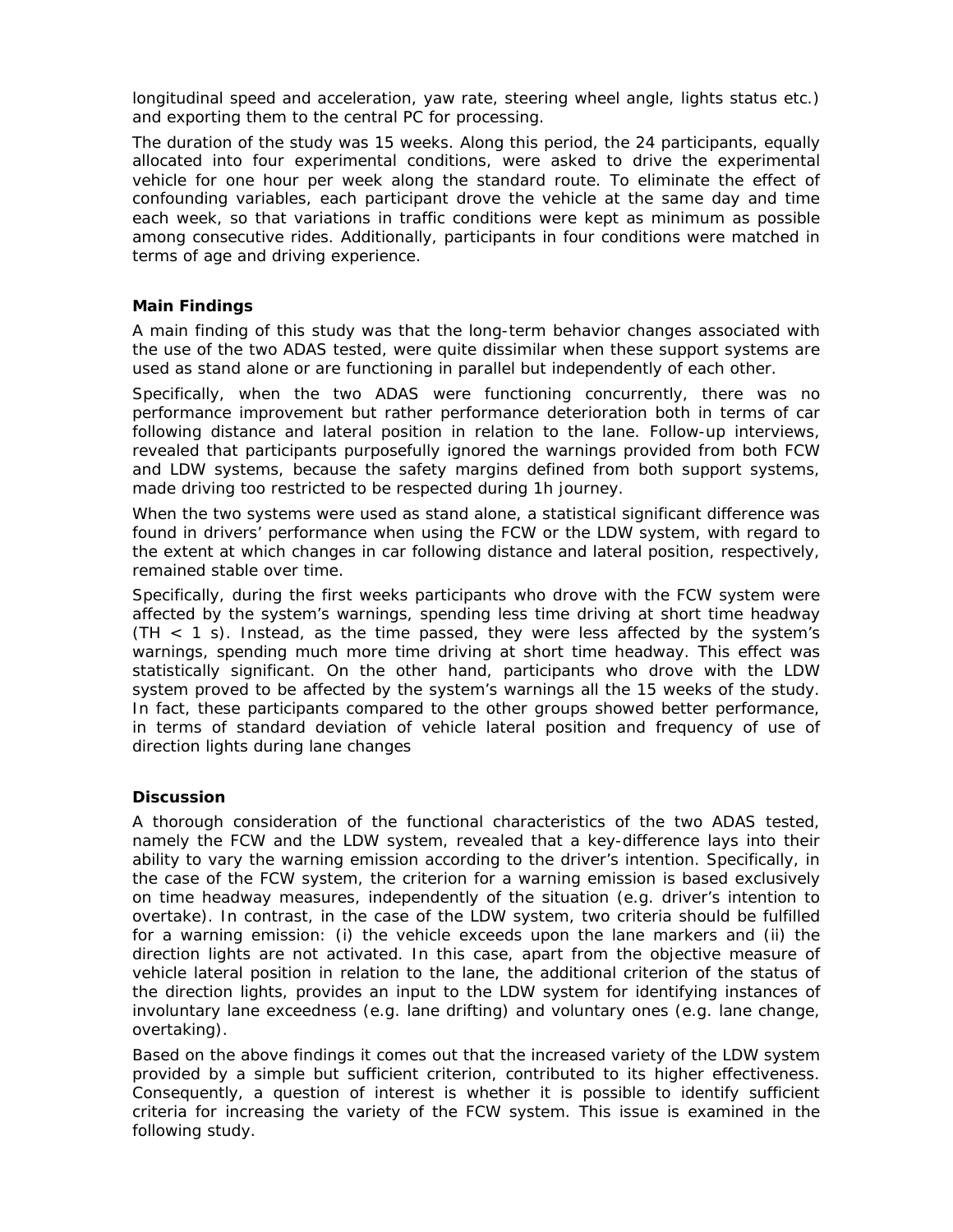#### **STUDY II: LONGITUDINAL BEHAVIOR DURING CLOSE-FOLLOWING**

The objective of this study was to investigate the drivers' strategies for controlling vehicle course in close-following situations. Observational studies of car following behavior show that drivers do not comply with the recommended two-second rule for safe following distance (Michael, Leeming and Dwyer, 2000; Taieb-Maimon & Shinar, 2001; Brackstone and McDonald, 2007). In this study we aimed to analyze driver performance during close following in an attempt to determine the possible parameters that affect a driver's decision to maintain a close following distance before initiate a braking action. The motive behind it is that these parameters could be used as signs by a FCW system for increasing its variety.

#### **Study Design**

A one-way, related samples experimental design was used. The main variable was the traveling speed of the vehicle ahead with two levels (40 and 60km/h). The primary dependent variable was the time at which the following driver initiates a braking action in relation to time headway between the two vehicles. Other depended variables were: longitudinal speed, lateral position, acceleration, steering wheel angle and brake cylinder pressure of the following vehicle.

The experiment was conducted along a straight course (1.2 km) of a secondary road in Thessaloniki, Greece, using the same experimental vehicle as described in study I. The same driver drove the vehicle ahead (Renault Laguna 1.6) throughout the experiment.

In total, 10 participants (8 males – 2 females) ranged in age from 19 to 44, with a mean age of 28.5 years  $(SD = 6.8)$  took part in the experiment. Except one participant, all other participants hold a driving license for at least 5 years (mean  $=$ 10,3; SD =  $6,4$ ) and their annual mileage was ranged from 3000 to 60000 km (mean  $= 21000$ ; SD  $= 14944,3$ ).

During the experiment, participants were asked to follow the vehicle ahead as close as possible, knowing that the driver of the vehicle ahead would perform sudden brakes. On the other hand, the instruction to the driver of the vehicle ahead was to maintain a constant speed (40 or 60 km/h) and to perform sudden brakes at random moments. In total, all participants were forced to a braking action four times.

#### **Results**

A main finding of this study is that during a close-following situation, a driver's decision to initiate a braking action is not exclusively related to the changes of the time headway between the two vehicles. Thus, in an attempt to understand the possible factors that might influence a driver's decision to initiate a braking action, during close following, we decided to extend the typical "unit" of analysis of a close following instance. That is to say, instead of focusing on the last second before the braking action, we analyzed the drivers' performance during the last 10 sec before braking, considering the following driver behavior parameters: time headway, acceleration and steering wheel angle. Two typical examples of this analysis are shown in Figure 1.

As it can be seen in these figures, during the last 10 sec of a close following, time headway values remain quasi-constant. We assume that this regularity is the result of two complementary controlling actions that a driver is performing. The first one is adjustments of the field of travel longitudinally through recursive alternations in gaspedal pressure, which lead to changes in vehicle acceleration. The second controlling action is adjustments of the field of travel laterally through recursive changes in steering wheel angle.

Analysis shows that the two complementary controlling actions (i.e. vehicle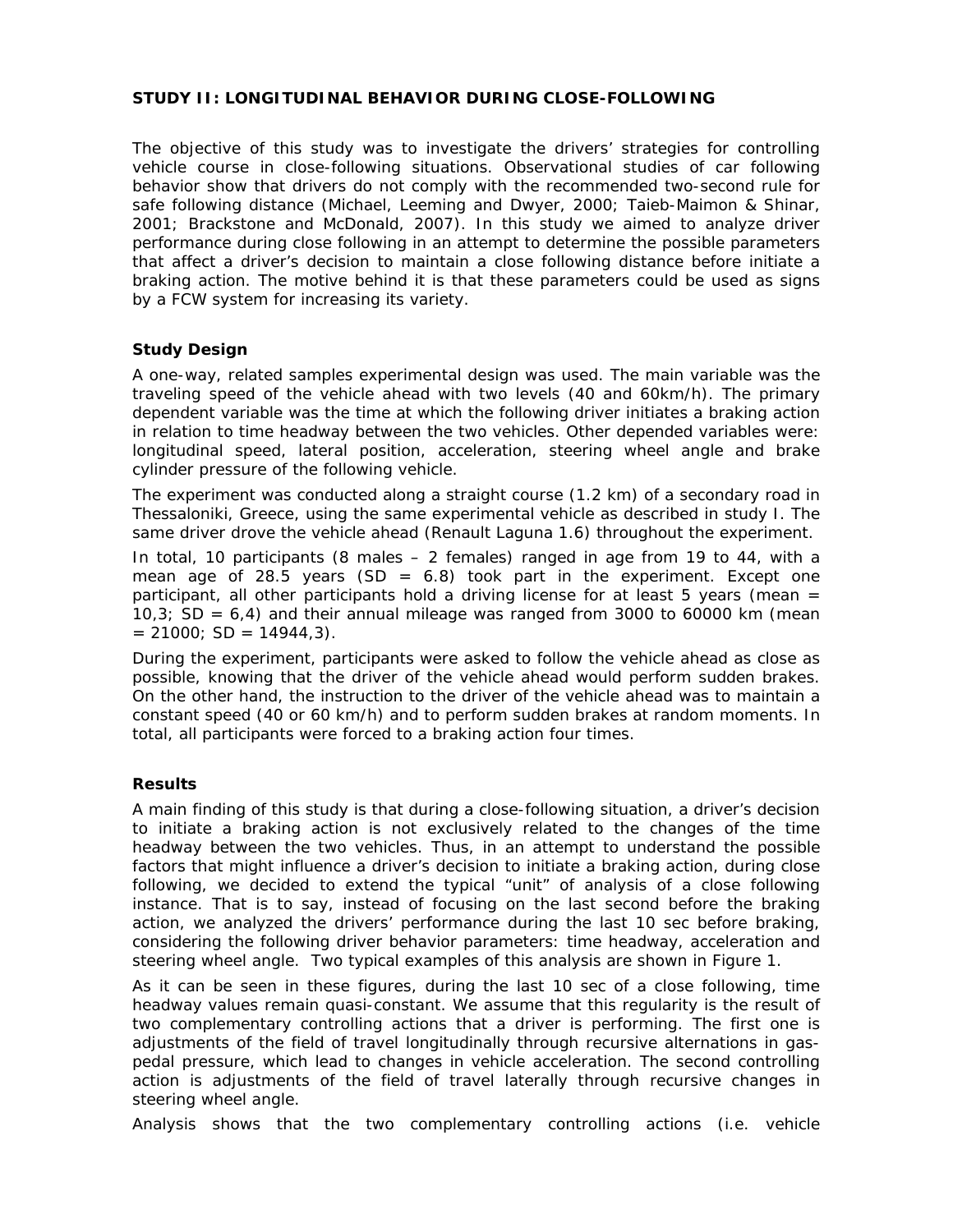acceleration and steering wheel angle) are correlated in the following way: at each second of a close following situation, the smaller the difference of acceleration (relative to the previous second) the higher the change of the steering wheel angle.



**Figure 1:** Two characteristic example of changes in time headway, acceleration and steering wheel angle during close following, of two participants.

# **Discussion**

A thorough consideration of driving behavior during close following reveals that the two controlling actions that were observed in this study are complementary to each other. That is to say, as a driver approaches a lead vehicle it is possible either to decelerate through a gas-pedal release or to move laterally for both to decrease the relative speed and to be prepared to make an evasive maneuver. This may explain the interplay between the two driver behavior parameters that was observed, during the last 10 seconds. This also suggests that a driver's decision to initiate a braking action is related to the perceived ineffectiveness of the two controlling actions to avoid a rearend collision.

The findings of this study seem promising towards the direction to take advantage of the real-time driver behavior parameters in order to identify whether a driver is aware of being involved in a critical traffic situation or not. The point of interest here is that when a driver is close following a vehicle ahead and takes controlling actions -such as changes in vehicle acceleration and changes of steering wheel angle– indicates that the driver is purposefully tailgating. Consequently, in this case a warning emission of a FCW system seems to be useless. Therefore, taking advantage of the real-time driver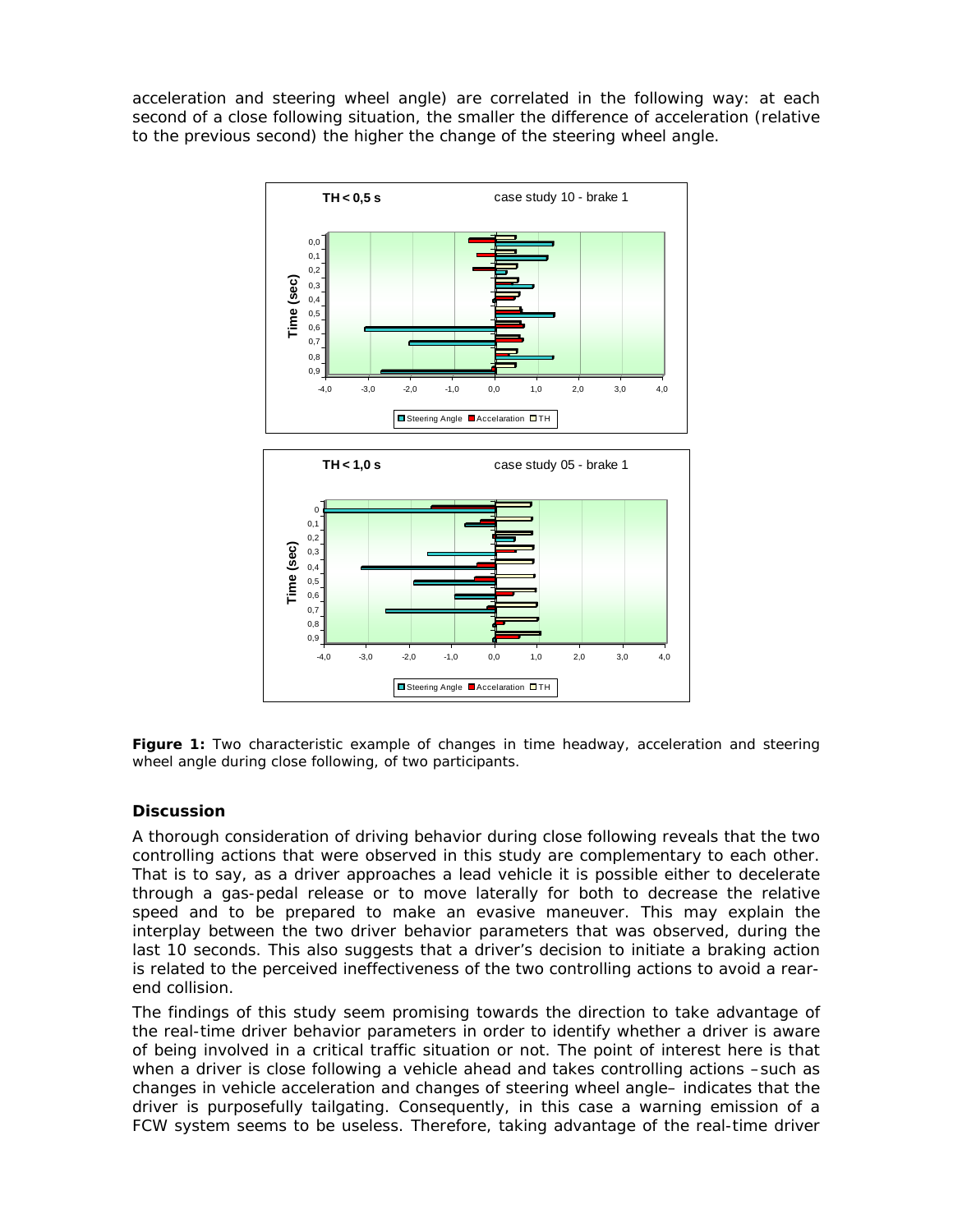behavior parameters for determining whether a driver is aware of being involved in a critical situation could be used as an additional criterion for increasing the variety of the FCW system.

#### **CONCLUSIONS**

New technological systems for assisting a driver to perform one or more driving tasks, generically named as ADASs, raise important questions both in terms of their effectiveness and consequences in driver behavior performance (Saad, 2006). In this paper, the issue of the effectiveness of ADASs' warnings in driver performance was encountered.

Taking a systemic approach, we support that a core cause of the ineffectiveness of ADASs' warnings is that they assume a limited variety of driver performance, compared to the observed one. As a direct consequence, and considering the "law of requisite variety", it derives that in order to improve the effectiveness of an ADAS –as a controller of the outcome of driver behavior–, it is needed to increase its variety. This implies that the criteria for the emission of ADASs' warnings should be more sensitive both at the level of drivers' intentions and the situation at hand. In other words, the ADASs' design criteria should be context-depended.

We suggest that the above objective is not simply a technological challenge, since the limited variety of ADAS is also due to the usually adopted reductionist and context independent driver models upon which they are developed. Consequently, a shift to the research paradigm used for analyzing the driver's behavior performance is needed. In effect, we need a kind of analysis that captures the diverse driver's behavior performance in relation to the driver's intentions and the traffic context.

As it was seen from the first on-road experiment, a key-factor for the effectiveness of an ADAS on driver performance is its ability to vary the warning emission according to the driver's intentions, which is indicated through some implicit "signs" (e.g. the status of the direction lights as an input to the LDW system for identifying a voluntary vs. involuntary lane exceedness). Results from the second on-road experiment provide evidence that by analyzing what a driver does in real traffic situations, it is possible to identify "signs" that can be used as inputs to an ADAS for determining whether a driver is aware of being involved in a critical traffic situation, and thus, whether a warning emission would be useful.

Cognitive work analysis aiming to identify driver behavior parameters that are indicative to describe the drivers' intentions in various traffic situations, seems to be a promising tool of analysis and development of context dependent driver's models. Based on these models ADASs with increased variety could be designed, ensuring thus higher effectiveness.

# **ACKNOWLEDGEMENTS**

The experiments described in this study were conducted with the experimental vehicle of the "Centre for Research and Technology Hellas/ Hellenic Institute of Transport" (CE.R.T.H/H.I.T.) We would like to thank Dr. Evaggelos Bekiaris for permitting us to use the data.

# **REFERENCES**

Ashby, W. R., 1956, An introduction to cybernetics, London, Metheuen & Co.